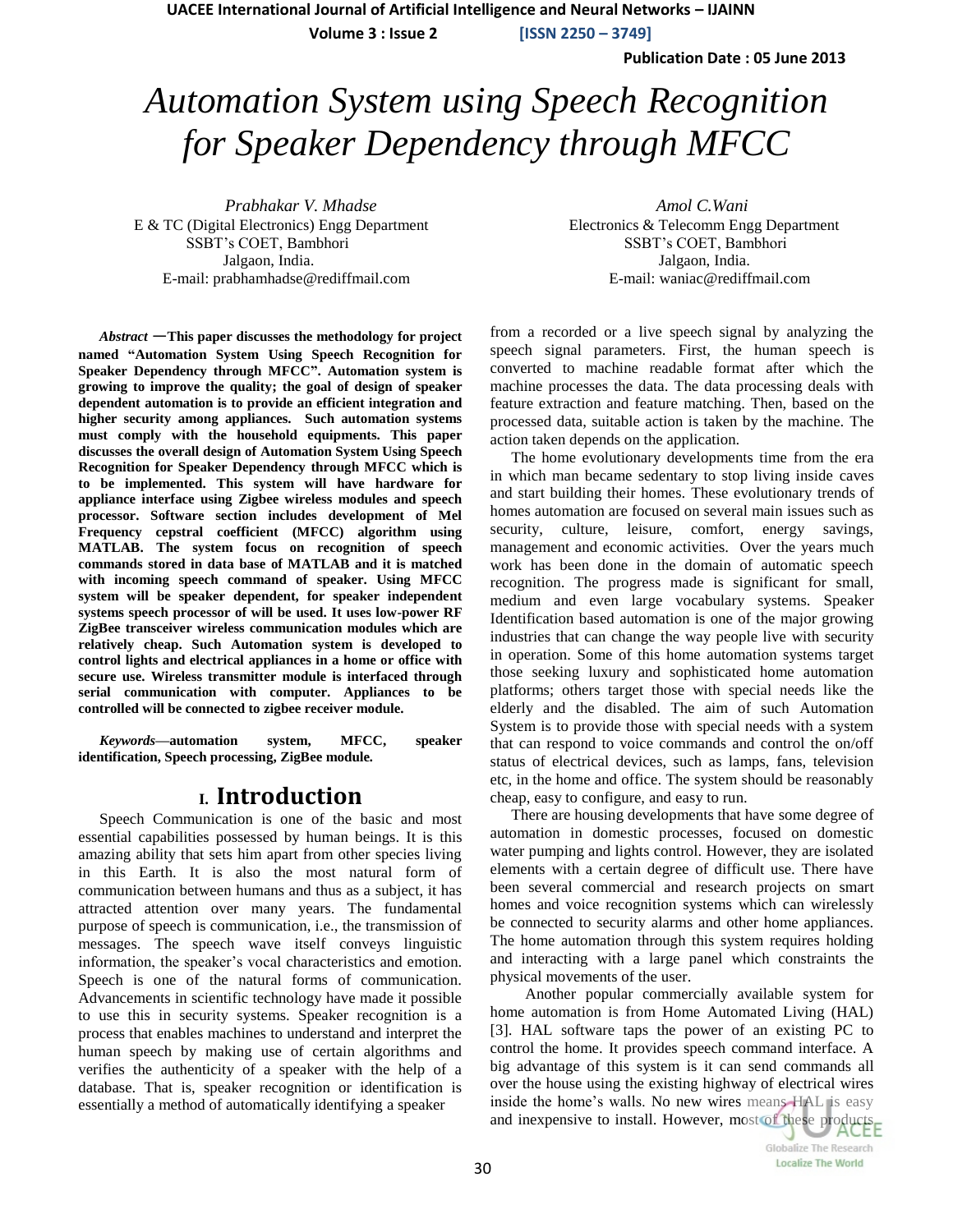**Volume 3 : Issue 2 [ISSN 2250 – 3749]**

#### **Publication Date : 05 June 2013**

sold in the market are heavily priced and often require significant home make over.

to use of biometric sensors for automatic detection of emergencies.

# **II. Objectives and Goals**

The main objective of this research is to develop a Speaker dependent automation system capable of controlling many devices inside a home and office using speech commands with security of respective user only with speech commands transmitted and received wirelessly using Zigbee modules.

In order to achieve this objective, the following goals are defined and achieved:

 To create speech database of user to be recognized in order to characterize the speech signals to activate appliances.

 To design Wireless transmission media using ZIGBEE transceivers.

 To evaluate and select the most appropriate speech processing method for speaker identification like MFCC algorithm and selection of speech processor HM2007.

# **III. Review of the State of The Art**

A speech activated automation system is integrated system to facilitate disabled, handicapped and elderly people at home and office with secure operation using speech identification and speaker dependent system. New technology discriminates elder and handicapped people because of the access to information barriers [8]. In this paper, the access barriers are grouped into three functional categories:

1) Barriers to provide input information to the computer,

2) Barriers because they cannot interpret the results displayed on screen,

3) Insecure activation of appliances by voice keyword by any user.

For solving all this problems it was proposed to use the speech as the best form of communication with the computer and bring together technologies used to work with voice to speech synthesis, speech recognition and speaker recognition. For people with mobility impairments are recommended to use speech technology as the optimal method of communication with their environment.

In reference [11] is described the development of various efforts to control housing through voice activation systems focused on needs of people with special needs. And special emphasis on the need to develop interfaces that can respond to commands without the need to remember specific commands (natural language) and feedback in audio for people with some kind of visual weakness.

Moreover in [10] recognizes the increase has been the development of technology to improve life quality and independence for elder people, by using alarms for elderly people that live alone, these alarms are connected to hospitals and send a message to relatives cellular phones. It also refers

# **IV. System Overview**

A speaker dependent automation system is integrated system including separate hardware and software sections and separate transmitter and receiver module connected wirelessly. Fig. 1 shows entire automation system.



FOR GENERAL AUTOMATION SYSTEM



This project aims to develop an automated system capable of controlling operation of various devices placed inside the home or office using voice command, so that respective user can handle, simply, such devices with secure authentication. Fig. 2 and Fig. 3 shows the architecture used for transmitter and receiver module, for speech interpretation design an environmental microphone and communication interface, which captures and transmit voice more clearly. Microcontroller unit is used to control every operation of speech processor. Voice command is further given to MATLAB software to improve authentication of user commands.

Intelligent automation system is an integrated system to facilitate user with an easy-to-use home automation system that can be fully operated based on speech commands. The system is constructed in a way that is easy to install, configure, run, and maintain. The functional blocks of the transmitter module is shown in Fig. 2.

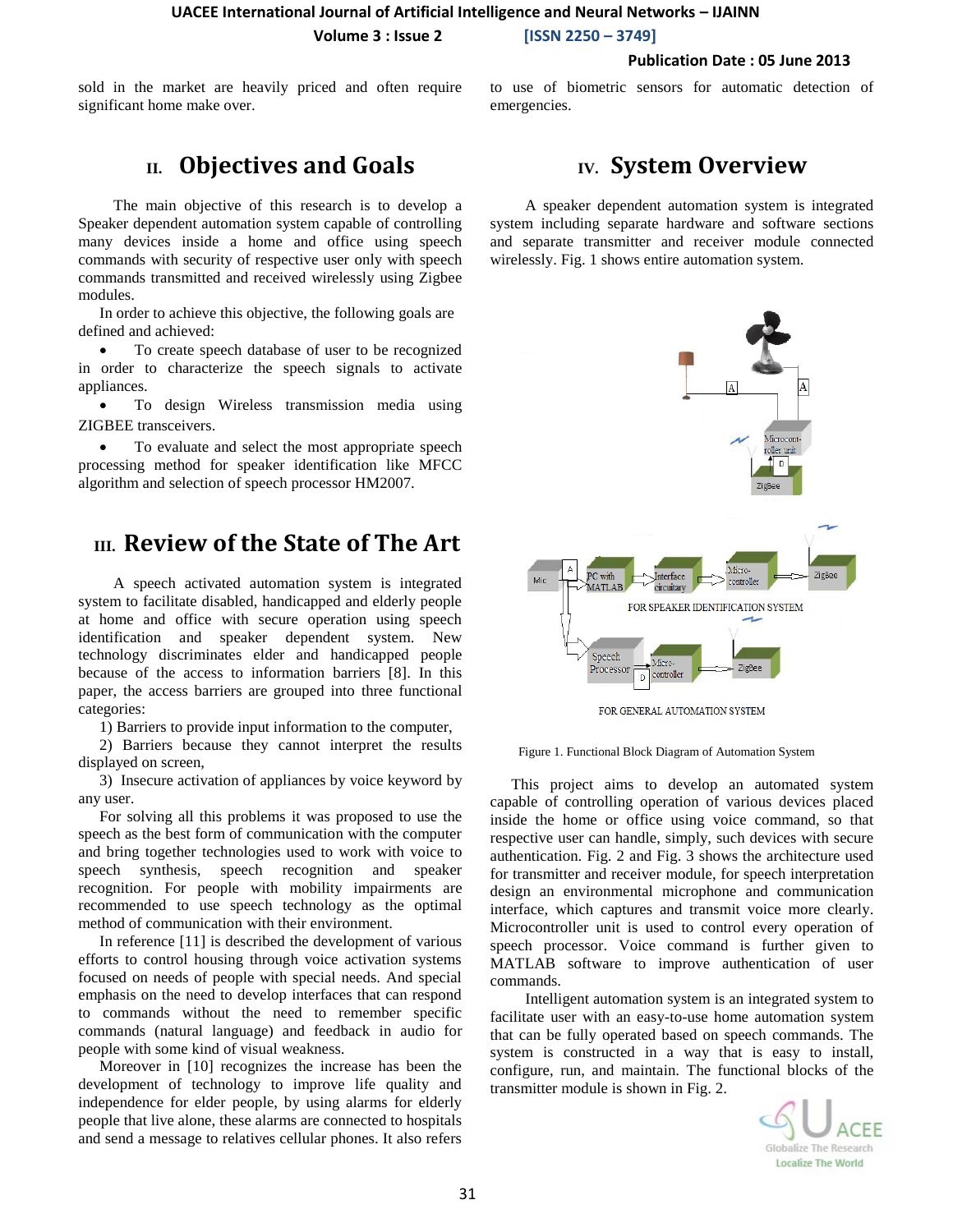**Volume 3 : Issue 2 [ISSN 2250 – 3749]**

#### **Publication Date : 05 June 2013**



Figure 2. Transmitter module.



Figure 3. Receiver module.

We have evaluated and selected the most appropriate speech recognition method using Processor HM2007 which will provide instructions for action the systems actuators. Here, speech signal is fed to speech processor for speech analysis and same signal is digitized to make it compatible for software processing by MATLAB using MFCC algorithm. In this case the actuators will be switches or motors which control lighting, heating and other features inside the home and office.

A MATLAB application program, running on the PC, uses MATLAB library for the speech commands recognition. Upon recognition of the commands, control characters are sent to the specified appliance address through microcontroller using wireless modules. Consequently, appliances are turned ON or OFF depending on the control characters. Generally control characters sent will be same for appliance, but it will toggle the output of appliance through microcontroller.

After the above we have selected the signal bus and communication protocol between processor and peripherals for system. The most common are: dedicated wiring, twisted pair, ZigBee modules, serial cable, USB connector, power supply installed, etc.

## **V. Hardware Design**

In this section we present the hardware description of the modules used for adaptation of speech processor HM 2007 [2] and wireless modules [7].

## *A. Speech Processor Module*

This module is used when speaker dependent automation is not required. Speech processor is eligible to recognize the speech commands only it cannot recognize the speech commands of particular speaker. This module basically includes microphone as input device used to record training words while record mode and input source for speech processor while operation. Speech processor HM 2007 is mother board for this module, which is responsible for speech recognition. HY-6264 8-bit static RAM device is used for data back-up stored in speech processor when power is cut. Latch 74573 is used to separate data signals of processor to be fed to the microcontroller 89C51/52. Fig 4 shows complete speech processor module.

This unit consists of two vital subsystems, Speech Processor and Microcontroller. The main element of the design consist of speech synthesizer/recognition ASIC and ZIGBEE transceiver module. The speech recognition IC needs to be programmed for various speech commands. This is done by using a MIC, analog speech signal from MIC are stored in the internal memory of the IC. Analog speech commands are digitized internally in processor. This learning process need to be done for a number of speech commands. Once the learning/programming is completed. The IC is ready to accept the commands. A command issued by the user through MIC will be digitized and compared with the digitized commands already stored in the internal memory of IC. When a match is received, microcontroller status will be updated accordingly. The microcontroller in turn will generate a specific data pertaining to a given equipment/appliance and speech command which will transmitted through RF channel using ZIGBEE transmitter.

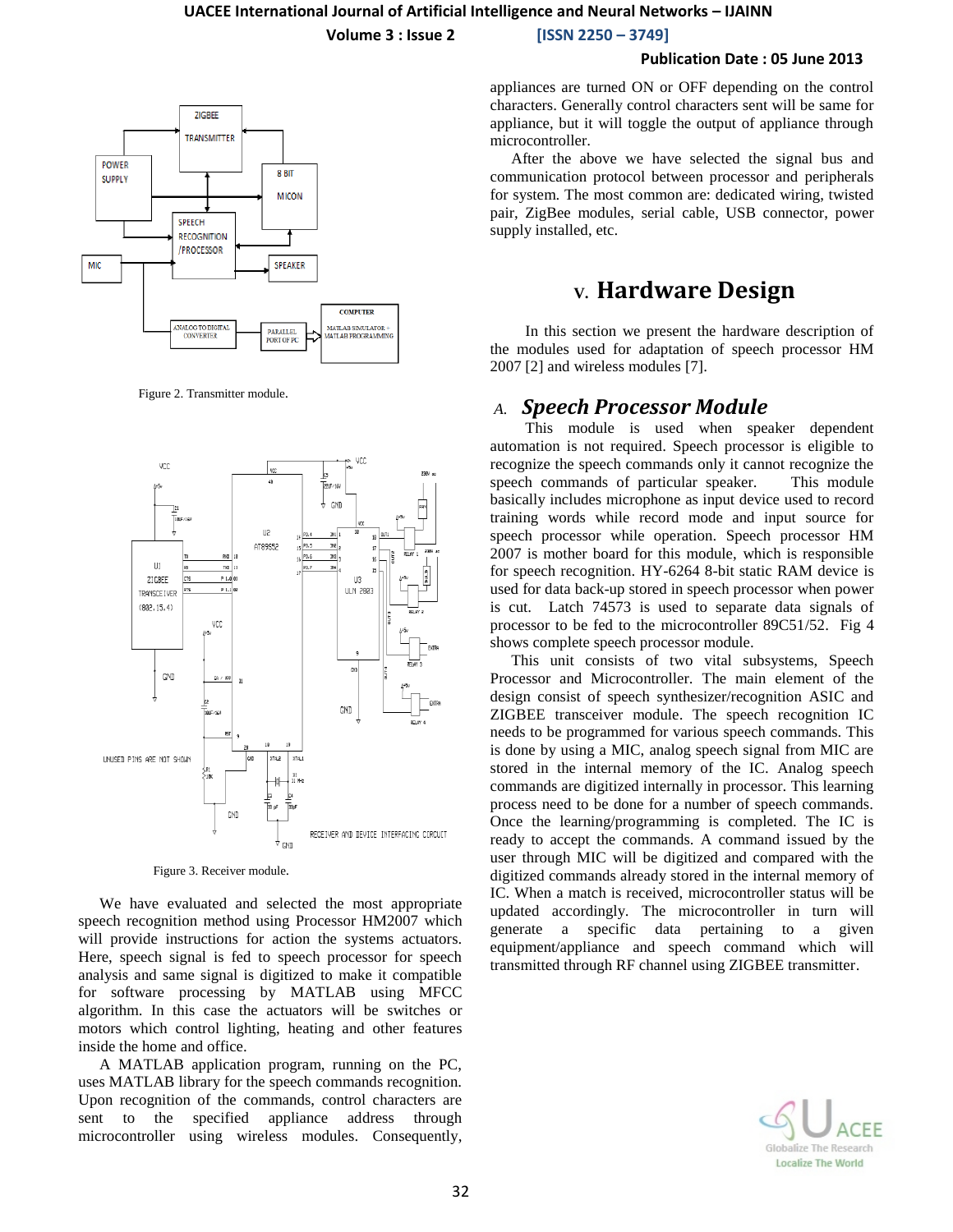**Volume 3 : Issue 2 [ISSN 2250 – 3749]**

#### **Publication Date : 05 June 2013**



Figure 4. Speech Processor Module.

## *B. Microcontroller Module*



Figure 5. Microcontroller Module

This module receives signal from speech processor and decision making regarding switching ON/OFF appliance is made here as shown in Fig. 6. Assembly program is used to do the same and burnt in microcontroller. Wireless module is connected to one of the port of microcontroller. Generally port 3 is used for transmission of signal.

## *C*. *Wireless (Zigbee) Module*

Zigbee protocol is the communication protocol that is used in this system for wireless communication. Zigbee offers 250 kbps as maximum baud rate, however, 115200 bps was used for sending and receiving as this was the highest speed that the UART of the microcontroller could be programmed to operate at.

## *D. Appliance Control Module*

Once the speech commands are recognized, control charterers are sent to the specified appliance address through ZigBee communication protocol. Each appliance that has to be controlled has a relay controlling circuit shown in Fig. 8.



Figure 6. Appliance Control Module.

# **VI. Software Design**

Software design for this project involves training for speech processor as HM 2007 is ASIC processor and assembly programming for microcontroller to work on incoming signals from speech processor. It receives control commands from processor and switches ON/OFF relay connected to the particular appliance. Our project simultaneously works with MATLAB code, where speech recognition will be carried out using MFCC algorithm. If voice command is matched with the corpus stored in system then and then only code will generate matched waveform and appliance will be activated.

## *A. MFCC algorithm*

A speech analysis is done after taking an input through microphone from a user. The design of the system involves processing of the input audio signal. At different levels, different operations are performed on the input signal such as Pre-emphasis, Framing, Windowing, Mel Cepstrum analysis and Recognition (Matching) of the spoken word. The voice algorithms consist of two distinguished phases. The first one is training sessions, where recording of speech signal takes place associated with the application or uniqueness, while, the second one is referred to as operation session or testing phase, where particular users speech commands matching is tested. The mel cepstrum is a common transform used. gain information from a person's speech signal. It can be

**Localize The World**